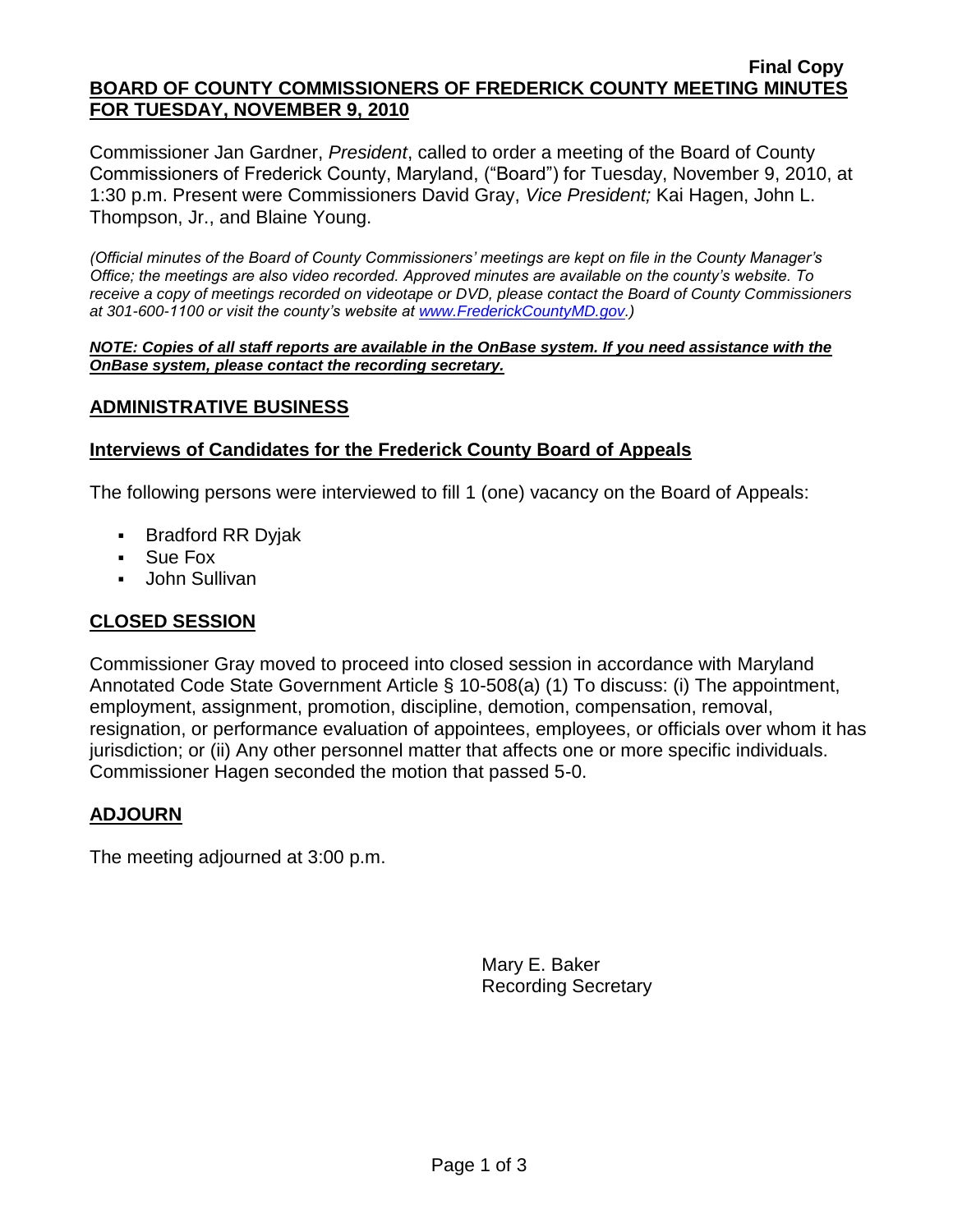# **FORM OF STATEMENT FOR CLOSING THE MEETING OF TUESDAY, NOVEMBER 9, 2010**

# **STATUTORY AUTHORITY TO CLOSE SESSION**

# **State Government Article §10-508(a):**

(1) To discuss: (i) The appointment, employment, assignment, promotion, discipline, demotion, compensation, removal, resignation, or performance evaluation of appointees, employees, or officials over whom it has jurisdiction; or (ii) Any other personnel matter that affects one or more specific individuals.

# **Motion:**

In open session Commissioner Gray moved to proceed into closed session in accordance with Maryland Annotated Code State Government Article § 10-508(a) (1) To discuss: (i) The appointment, employment, assignment, promotion, discipline, demotion, compensation, removal, resignation, or performance evaluation of appointees, employees, or officials over whom it has jurisdiction; or (ii) Any other personnel matter that affects one or more specific individuals. Commissioner Hagen seconded the motion that passed 5-0.

### **Time and Location:**

3:00 p.m. – Third Floor Meeting Room, Winchester Hall

# **Topic to be Discussed:**

To consider the appointment of an individual to a county committee.

Mary Baker Recording Secretary